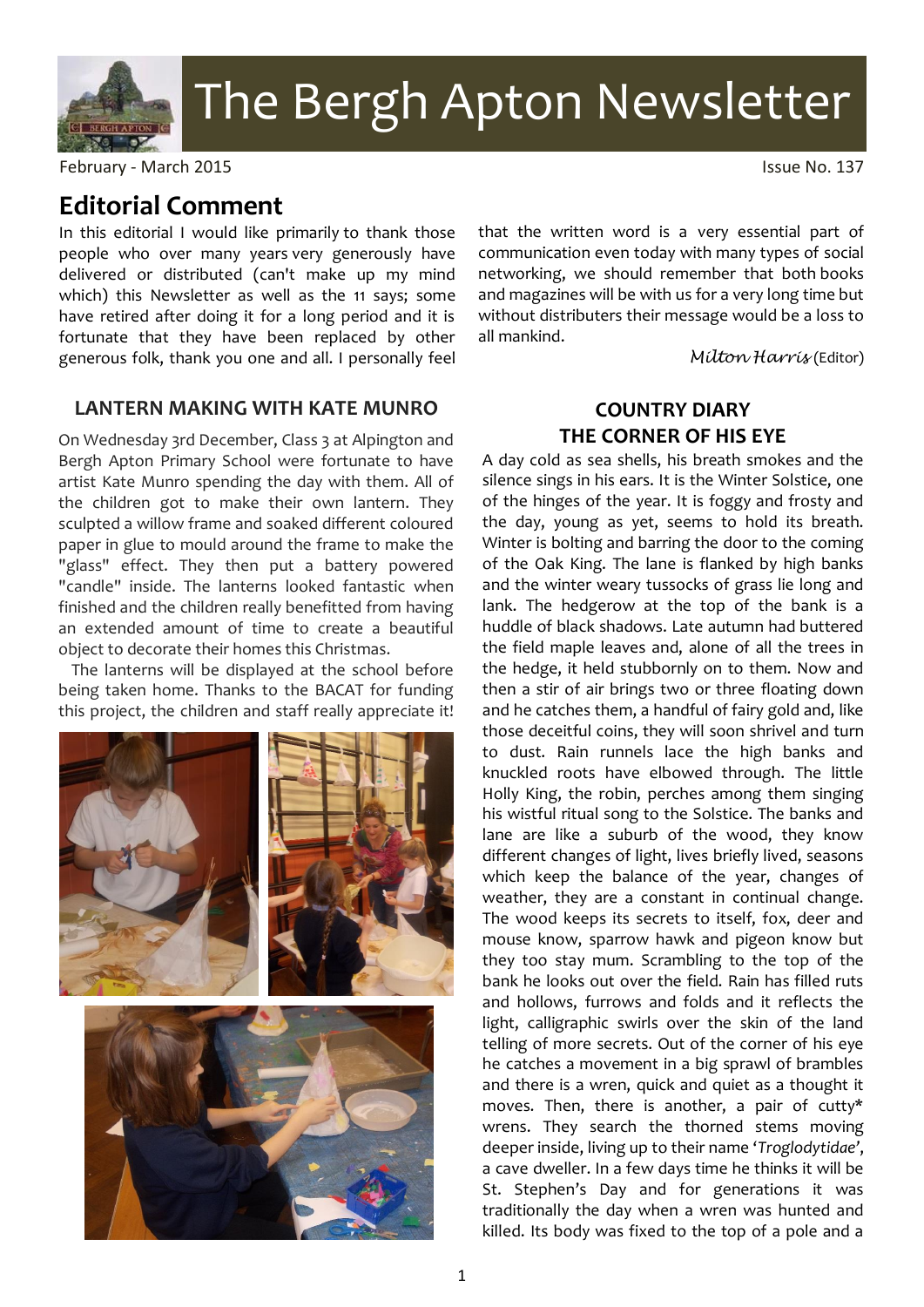great wreath of holly and ivy surrounded it. The Wren Boys went from door to door singing their song:

> The wren, the wren, the king of all birds, St. Stephen's Day was caught in a furse, Although he is little, his family's great I pray you good lady, give us a treat.

The story tells that Stephen had been preaching and he was running for his life from those who would kill him because of this and he hid. A wren near where he was hiding from his pursuers began to sing very loudly and attracted their attention, Stephen was discovered and ston to death. Hence the hunting of the Cutty Wren. In the song he is referred to as the king of the birds, another story in which the birds held a competition to see who could fly the highest and be given the title of King. Up they all flew and away the eagle soared, high as a giant can hurl and just as the birds were going to call him the winner, above him who should be flying but the wren! He had held onto the eagle's back, not just cutty but canny as well! Hunting the Cutty Wren died out in the early 1900's, other days, other ways. However at Middleton in Suffolk a similar tradition was born and the wren this time is carved from wood and is honoured and celebrated by song, dance and story by a side of Molly Dancers, 'The Old Glory'.

\*'Cutty' means small or short. You will doubtless have heard of the 'Cutty Sark', she is the last of the tea clippers and is preserved in dry dock in London. The name comes from a poem by Robert Burns which tells of a witch, Nannie, who wore a 'cutty sark', a short shirt. The clipper's figurehead is the witch.

Pat Mlejnecky

## **Conservation Trust Annual Report 2014**

In comparison with recent years, the last year was one of quiet consolidation. Much of our effort has focused on clearing-up Valley Marsh after the trauma of last year's cricket-bat willow extraction, mainly by filling ruts, and burning residual brash and top wood. The vegetation has remarkably recovered well, with a diverse and colourful display this summer. The site has already benefitted from the improved light regime and reduced transpiration of water. However, all this may belie a longer-term problem, as because of the deep ruts, we are no longer able to use our power-scythe over large areas of marsh, which consequently have not been cut. We are currently considering the use of a tracked digger to grade the

surface of the most rutted areas and clear the ditches; another possibility is the introduction of grazing animals to replace cutting, if we could overcome the animal husbandry and welfare challenges.

It was a good year for public engagement. We were well represented again at 'Wild about Norfolk' on 12 October 2013. Work days have been augmented by volunteer groups and some not quite so voluntary but good-natured community service. There have been repeated visits from various combinations of Rainbows, Brownies, Guides, Beavers, Cubs and Scouts. In the summer we hosted them for an afternoon, when activities included pond-dipping from our new platform; in the autumn, they came on three consecutive evenings, enthusiastically pulling sycamore seedlings and raking-up cut vegetation. We are grateful particularly to Jacquie Ratcliffe and Shirley Rimmer for organising and managing these events.

The autumn fungus foray on 20 October 2013, ably led by Alex Prendergast, was as usual our best attended field event, attracting members of South Yare Wildflife Group and other local people. The traditional 'do-it-yourself' Christmas party was held Flint Cottage on 21 December and proved as convivial as ever. The similarly traditional midsummer barbeque and bonfire on the 'millennium pageant' field was held on 21 June, courtesy of Christopher and Liz Meynell. Our 'Breakfast with the Moths', with Judy and John Geeson, on 29 June 2014 hit a magical window in otherwise rainy and wet weather to reveal a beautiful gallimaufry of moths. Bob Kerry led two further, productive hedge survey evenings on 6 June and 17 July.

Following on from the second of these, the annual outing to a site of conservation interest was to Peewit Farm, Briston, near Melton Constable, on 20 July; here we were taken on a farm walk by Herbert Kittle, who was the winner of the Norfolk FWAG Conservation Prize, and who showed just how wonderfully colourful and biodiverse a sensitively managed farm can be. We thank Herbert for his hospitality and Shirley Rimmer for organizing the event. Another innovation, on 14 September was a 'Reptile Ramble' on our own reserve. Sheets of roofing felt, distributed two weeks earlier as refuges, yielded slow worms and newts when they were inspected with the help of Christian Whiting, who entertained the group with a wealth of information on 'herps'.

Tony Davy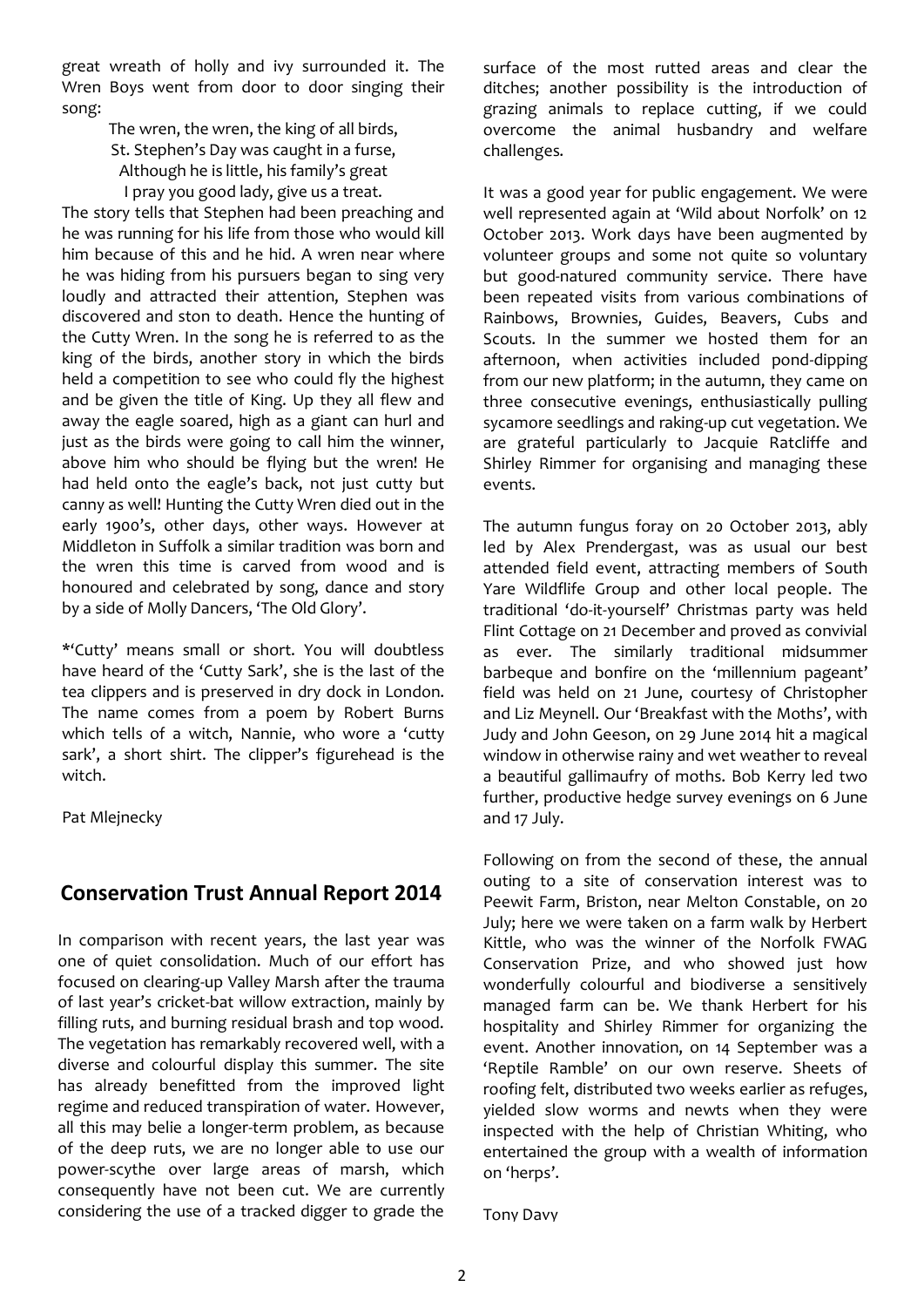## **ROBERT WILLIAM (BILL) BOARDMAN (1935-2014)**

Bill Boardman was a distinguished horticulturist with an encyclopaedic knowledge of plants. Over many years he and June created the magical 'Garden in an Orchard' in Mill Road, probably more densely packed with interesting and unusual plants than anywhere this side of the Cambridge Botanic Gardens. Bill's Dawn Redwood (*Metasequoia glyptostroboides*) was not a lot smaller than the Cambridge one, itself the first one to grow on British soil since the Mesozoic (the 'living fossil' having been rediscovered in China in 1941). Nor should we have been surprised that among Bill's records of fungi new to Norfolk were an Australian truffle found only in association with *Eucalyptus* roots and the 'Orchard Tooth', a rarity of decaying apple trees. Many people will have come to appreciate the garden as a favourite with artists and visitors alike in successive Bergh Apton Sculpture trails, or for a truly atmospheric open-air production of *Orpheus and Eurydice* by Claxton Opera.

Bill had been interested in horticulture since childhood and after school did a year's practical training with Daniel Brothers of Norwich. Then he studied for two years at Writtle College to obtain a Diploma in Horticulture, before his national service in the Royal Artillery. He and June were married in 1960, and in 1964 they bought the plot of land in Bergh Apton to start a nursery, moving into the newly built house in 1966. Soon Bill was exhibiting at the Chelsea Flower show, a fixture he subsequently missed only 3 times. In 1976 he was invited to join the Royal Horticultural Society's committees and judging panels and he had worked enthusiastically as a judge ever since. Recently, while in hospital, Bill was delighted to receive the rare accolade of honorary membership of his RHS committee. More locally, he had a high profile as one of the judges of 'Anglia in Bloom', crisscrossing the region to engage with the competing local communities. He was also a past President of the Norfolk and Norwich Horticultural Society. Bill's career also had a more scientific strand. When he closed his own nursery, he was appointed Horticulture Manager at the John Innes Institute in 1970; there he interacted with some of the most famous plant geneticists and breeders of the time, becoming involved with plant tissue culture and controlled crossing.

Early retirement from the J.I.I. in 1985 enabled Bill to focus on the garden in Bergh Apton, which was kept immaculate for open days and visits from both experts and the general public. He and June could be found working away there in daylight hours on almost any day of the year. Bill was particularly proud of his series of new delightfully



*Fond memories of a lovely man.*

yellow-tinged, elegant Snowdrops that arose as seedlings in the garden (hybrids of *Galanthus plicatus*): 'June Boardman' is already available commercially to galanthophiles (as he called Snowdrop enthusiasts) from Avon Nurseries; 'Bill Boardman' and 'Catherine Boardman' are likely to follow.

Many friends enjoyed Bill's gregarious hospitality, perhaps savouring a glass of wine from a bottle procured on one of his famous cross-channel jaunts. He was involved with charitable work with the Round Table and the Freemasons. He also loved to travel more widely; this usually involved seeing as many as possible of our exotic horticultural imports from all over the world in their native environments. Above all he was a family man, immensely proud of his children Catherine and Peter, and grandchildren Tom, Ellie, Jake and Oscar. Bill died at home on 14 November 2014, surrounded by his garden. He had been making a characteristically valiant and positive recovery from a stroke in August and, only three days earlier, I had been repeatedly dispatched to get tomes from his 'Library in a Loo' to verify botanical matters under discussion. We extend our deepest sympathy to June and his family. Bill will be greatly missed by the village.

Tony Davy

**Thank you**

I was so touched by all the cards and emails that I received after John's death and I want to thank you all from the bottom of my heart. They encouraged, helped and supported me in a difficult time. Maria Phillips.